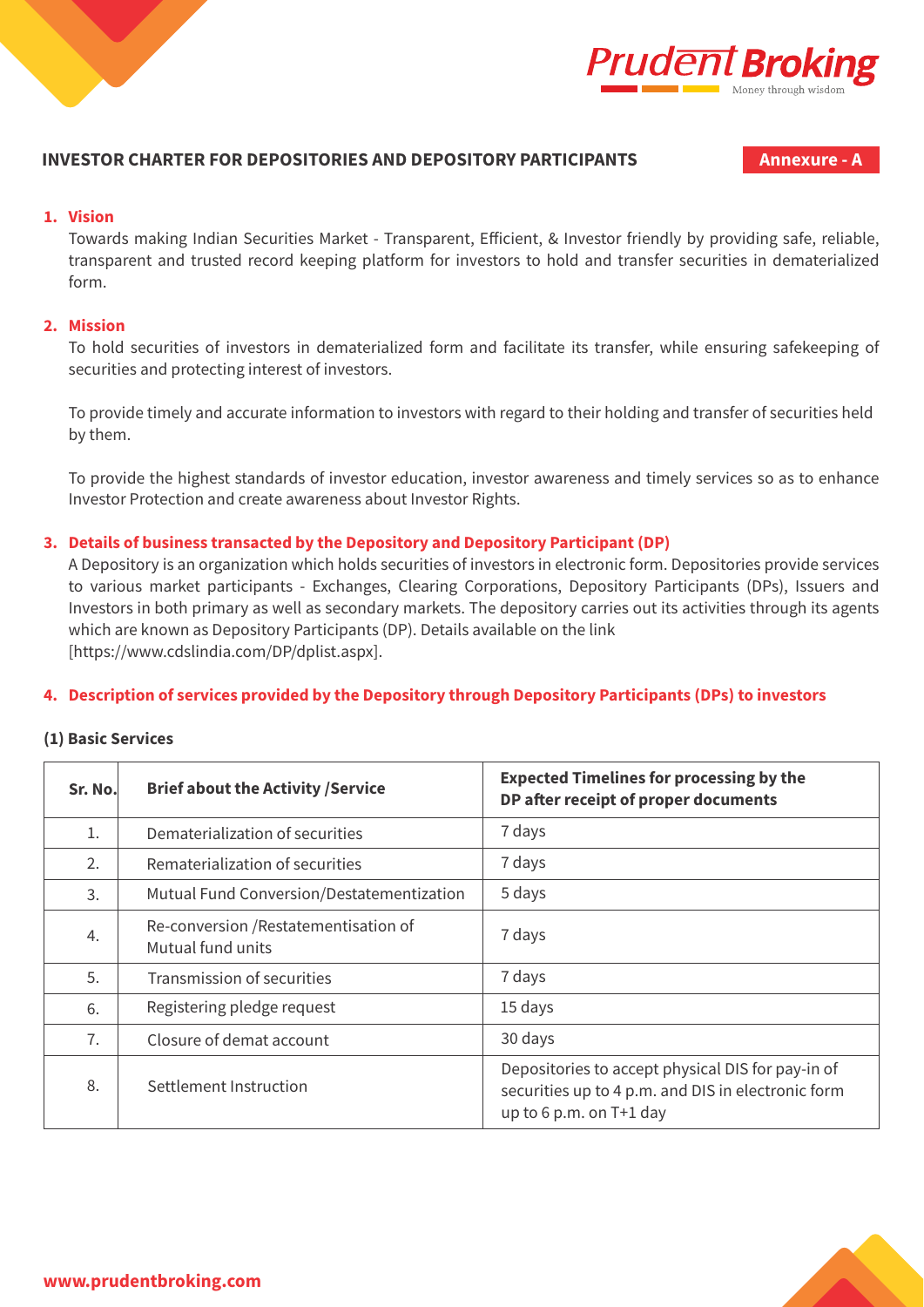



# **4. Details of Grievance Redressal Mechanism**

(1) The Process of investor grievance redressal

| Sr. No. | <b>Type of Activity / Service</b>                                     | <b>Brief about the Activity / Service</b>                                                                                                                                                                                                                                                                                                                                                                                                                                                                                                                                                                                                                           |
|---------|-----------------------------------------------------------------------|---------------------------------------------------------------------------------------------------------------------------------------------------------------------------------------------------------------------------------------------------------------------------------------------------------------------------------------------------------------------------------------------------------------------------------------------------------------------------------------------------------------------------------------------------------------------------------------------------------------------------------------------------------------------|
| 1.      | Investor Complaint/<br>Grievances                                     | Investor can lodge complaint/ grievance against the<br>Depository/DP in the following ways:<br>a. Electronic mode -<br>(I) SCORES (a web based centralized grievance redressal<br>system of SEBI)<br>[https://www.scores.gov.in/scores/Welcome.html]<br>(ii) Respective Depository's web portal dedicated for the<br>filing of compliant<br>[https://www.cdslindia.com/Footer/grievances.aspx]<br>(iii) Emails to designated email IDs of Depository<br>[complaints@cdslindia.com]<br>b. Offline mode [details of link to the form to be provided by<br>DPs]<br>The complaints/ grievances lodged directly with the Depository<br>shall be resolved within 30 days. |
| 2.      | <b>Investor Grievance Redressal</b><br><b>Committee of Depository</b> | If no amicable resolution is arrived, then the Investor has the<br>option to refer the complaint/ grievance to the Grievance<br>Redressal Committee (GRC) of the Depository. Upon receipt of<br>reference, the GRC will endeavor to resolve the complaint/<br>grievance by hearing the parties and examining the necessary<br>information and documents.                                                                                                                                                                                                                                                                                                            |
| 3.      | Arbitration proceedings                                               | The Investor may also avail the arbitration mechanism set out<br>in the Byelaws and Business Rules/Operating Instructions of the<br>Depository in relation to any grievance, or dispute relating to<br>depository services.<br>The arbitration reference shall be concluded by way of issue of<br>an arbitral award within 4 months from the date of<br>appointment of arbitrator(s).                                                                                                                                                                                                                                                                               |

(2) For the Multi-level complaint resolution mechanism available at the Depositories please refer to link [link to be provided by DPs]9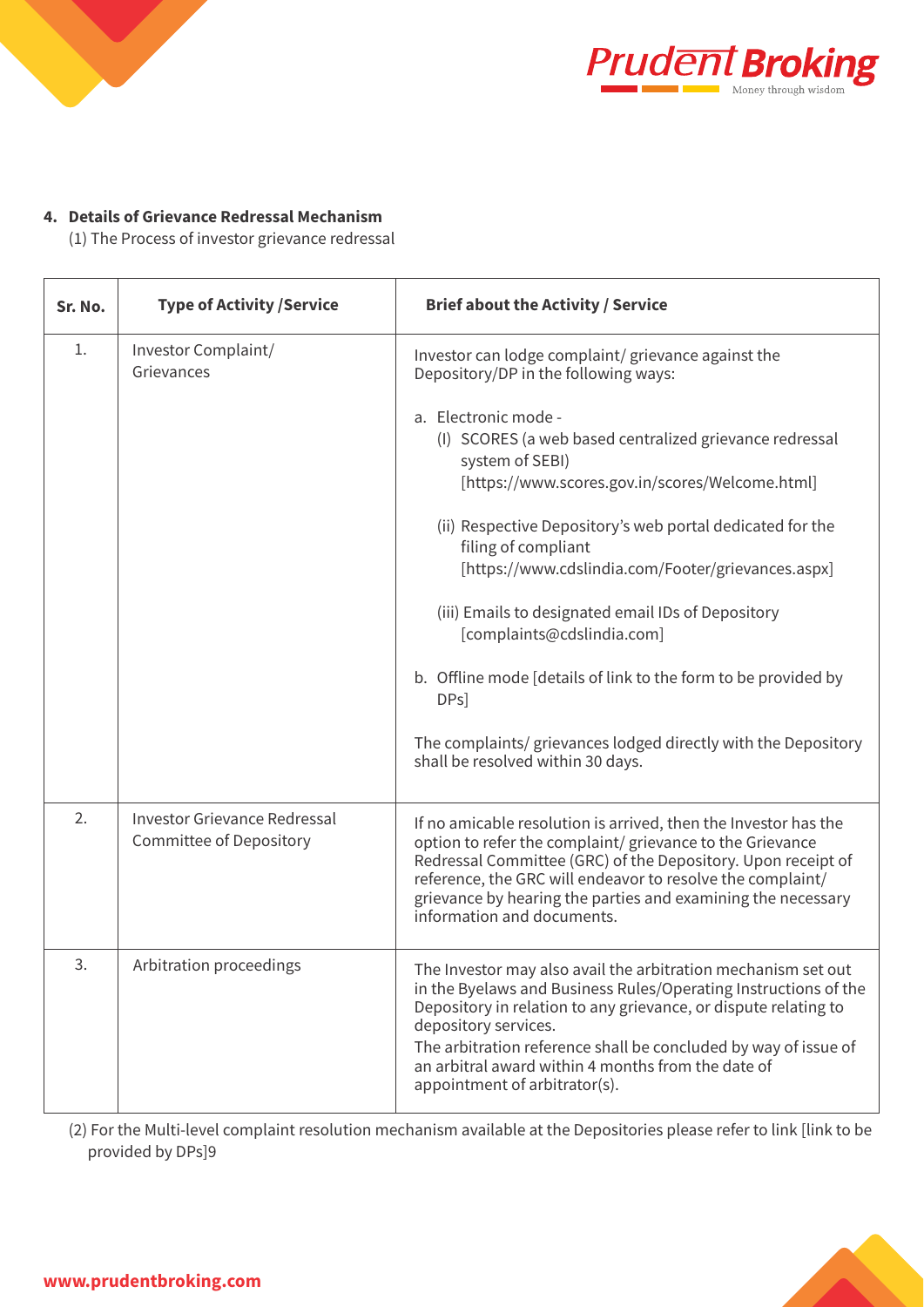



## **5. Guidance pertaining to special circumstances related to market activities: Termination of the Depository Participant**

| Sr. No. | <b>Type of special circumstances</b>                                                                                                                                                                                                         | <b>Timelines for the Activity/ Service</b>                                                                                                                                                                      |
|---------|----------------------------------------------------------------------------------------------------------------------------------------------------------------------------------------------------------------------------------------------|-----------------------------------------------------------------------------------------------------------------------------------------------------------------------------------------------------------------|
|         | Depositories to terminate the<br>participation in case a participant<br>no longer meets the eligibility<br>criteria and/or any other grounds<br>as mentioned in the bye laws like<br>suspension of trading member by<br>the Stock Exchanges. | Client will have a right to transfer all its securities to any other<br>Participant of its choice without any charges for the transfer<br>within 30 days from the date of intimation by way of<br>letter/email. |
|         | Participant surrenders the<br>participation by its own wish.                                                                                                                                                                                 |                                                                                                                                                                                                                 |

## **6. Dos and Don'ts for Investors**

For Do's and Don'ts please refer to the link [link to be provided by the DPs]10

### **7. Rights of investors**

For rights, please refer to the link [link to be provided by the DPs]11

#### **8. Responsibilities of Investors**

For responsibilities, please refer to the link [link to be provided by the DPs]12

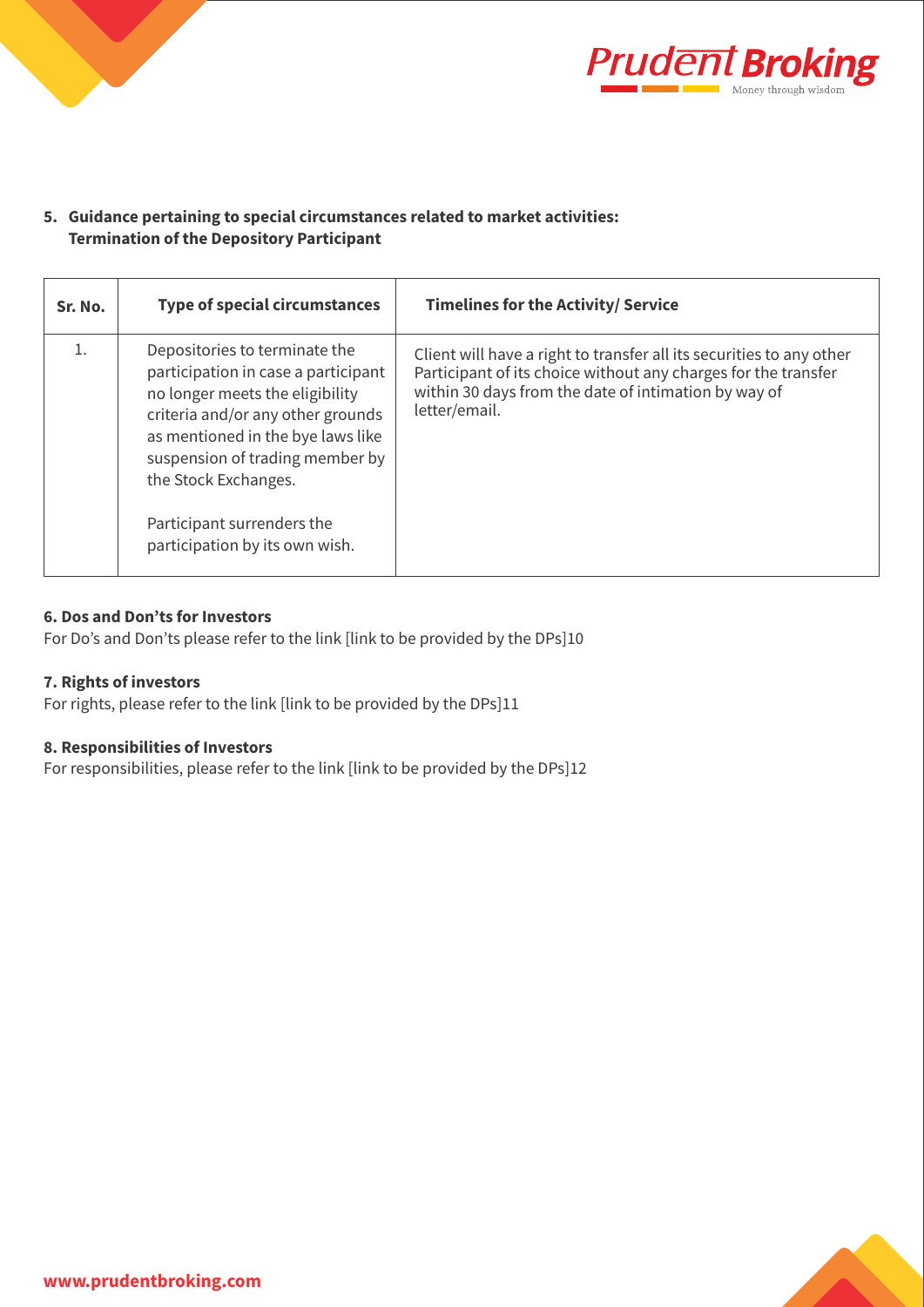



**Annexure - B**

This document contains the contents pertaining to the qualifier

"[https://www.cdslindia.com/Investors/InvestorCharter.html]" in the Investor Charter main document. The same is to be made available by the Depositories on their websites and web-links to the same is to be provided for incorporation in the Investor Charter.

For reasons of convenience, the contents in main Charter and this document have been mapped with the same superscript.

### **Para 4 (2) of Investor Charter**

## **Point 1: Value Added Services**

- **a. Basic Services Demat Account (BSDA):** The facility of BSDA with limited services for eligible individuals was introduced with the objective of achieving wider financial inclusion and to encourage holding of demat accounts. No Annual Maintenance Charges (AMC) shall be levied, if the value of securities holding is upto Rs. 50,000. For value of holdings between Rs 50,001- 2,00,000, AMC not exceeding Rs 100 is chargeable. In case of debt securities, there are no AMC charges for holding value upto Rs 1,00,000 and a maximum of Rs 100 as AMC is chargeable for value of holdings between Rs 1,00,001 and Rs 2,00,000.
- **b. Transposition cum dematerialization:** In case of transposition-cumdematerialisation, client can get securities dematerialised in the same account if the names appearing on the certificates match with the names in which the account has been opened but are in a different order. The same may be done by submitting the security certificates along with the Transposition Form and Demat Request Form.
- c. Linkages with Clearing System3 for actual delivery of securities to the clearing system from the selling brokers and delivery of securities from the clearing system to the buying broker.

## **Point 3: Digitization of services provided by the depositories**

- **a. E-account opening:** Account opening through digital mode, popularly known as "On-line Account opening", wherein investor intending to open the demat account can visit DP website, fill in the required information, submit the required documents, conduct video IPV and demat account gets opened without visiting DPs office.
- **b. Online instructions for execution:** internet-enabled services like Speed-e (NSDL) & Easiest (CDSL) empower a demat account holder in managing his/her securities 'anytime-anywhere' in an efficient and convenient manner and submit instructions online without the need to use paper. These facilities allows Beneficial Owner (BO) to submit transfer instructions and pledge instructions including margin pledge from their demat account. The instruction facilities are also available on mobile applications through android, windows and IOS platforms.
- **c. e-DIS / Demat Gateway:** Investors can give instructions for transfer of securities through e-DIS apart from physical e-DIS. Here, for on-market transfer of securities, investors need to provide settlement number along with the ISIN and quantity of securities being authorized for transfer. Client shall be required to authorize each
- d. e-DIS valid for a single settlement number / settlement date, by way of OTP and PIN/password, both generated at Depositories end. Necessary risk containment measures are being adopted by Depositories in this regard.
- d. e-CAS facility7: Consolidated Account Statements are available online and could also be accessed through mobile app to facilitate the investors to view their holdings in demat form.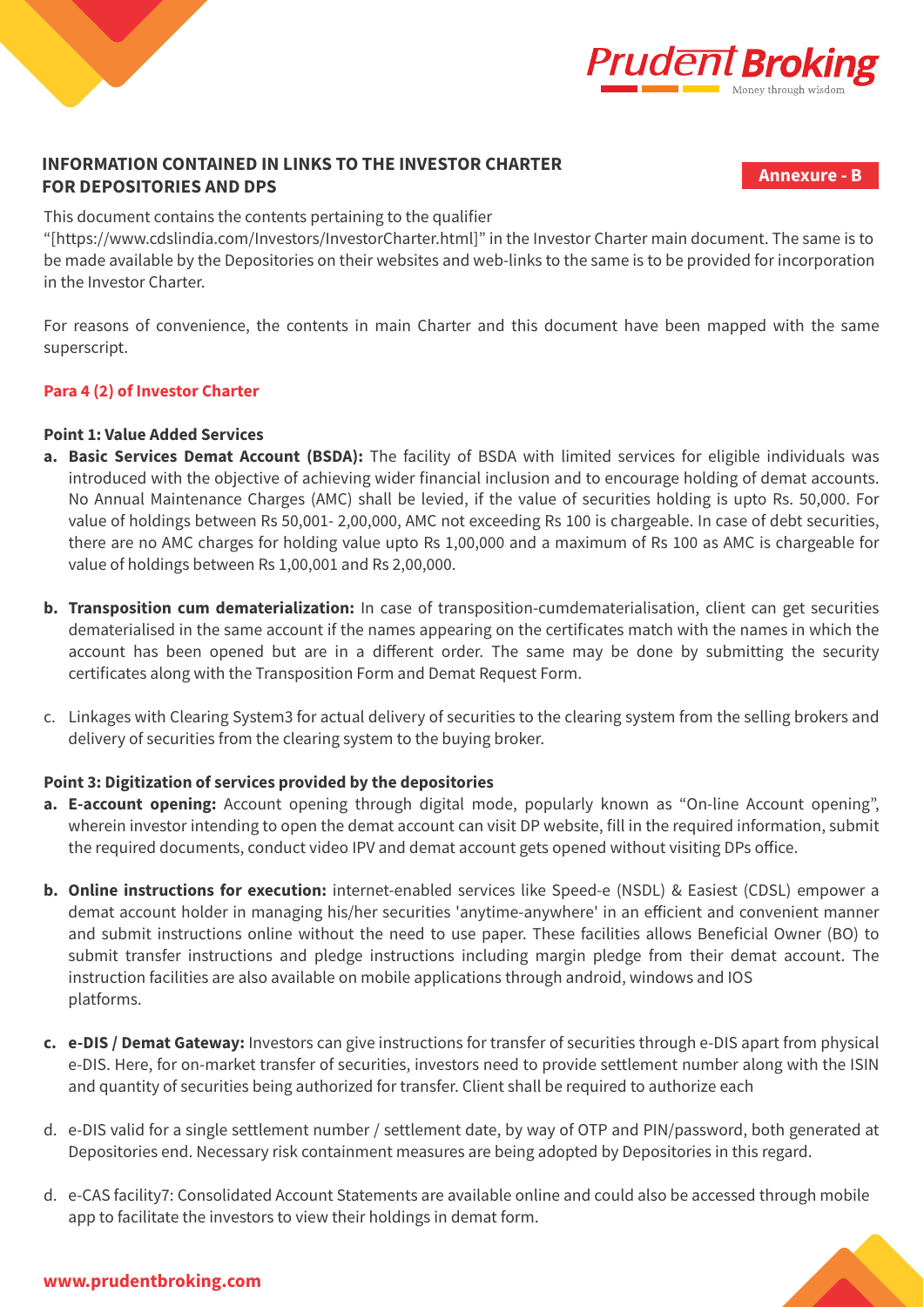



**Annexure - B**

e. Miscellaneous services8: Transaction alerts through SMS, e-locker facilities, chatbots for instantaneously responding to investor queries etc. have also been developed.

## **Para 5(1) of Investor Charter**

## **Point 2 (Investor Grievance Redressal Committee of Depository):**

If no amicable resolution is arrived, then the Investor has the option to refer the complaint/ grievance to the Grievance Redressal Committee (GRC) of the Depository. Upon receipt of reference, the GRC will endeavor to resolve the complaint/ grievance by hearing the parties and examining the necessary information and documents.

## **Point 3(Arbitration proceedings):**

The Investor may also avail the arbitration mechanism set out in the Byelaws and Business Rules/Operating Instructions of the Depository in relation to any grievance, or dispute relating to depository services. The arbitration reference shall be concluded by way of issue of an arbitral award within 4 months from the date of appointment of arbitrator(s).

## **Para 5(2) of Investor Charter**



# **Complaint Resolution process at Depositories**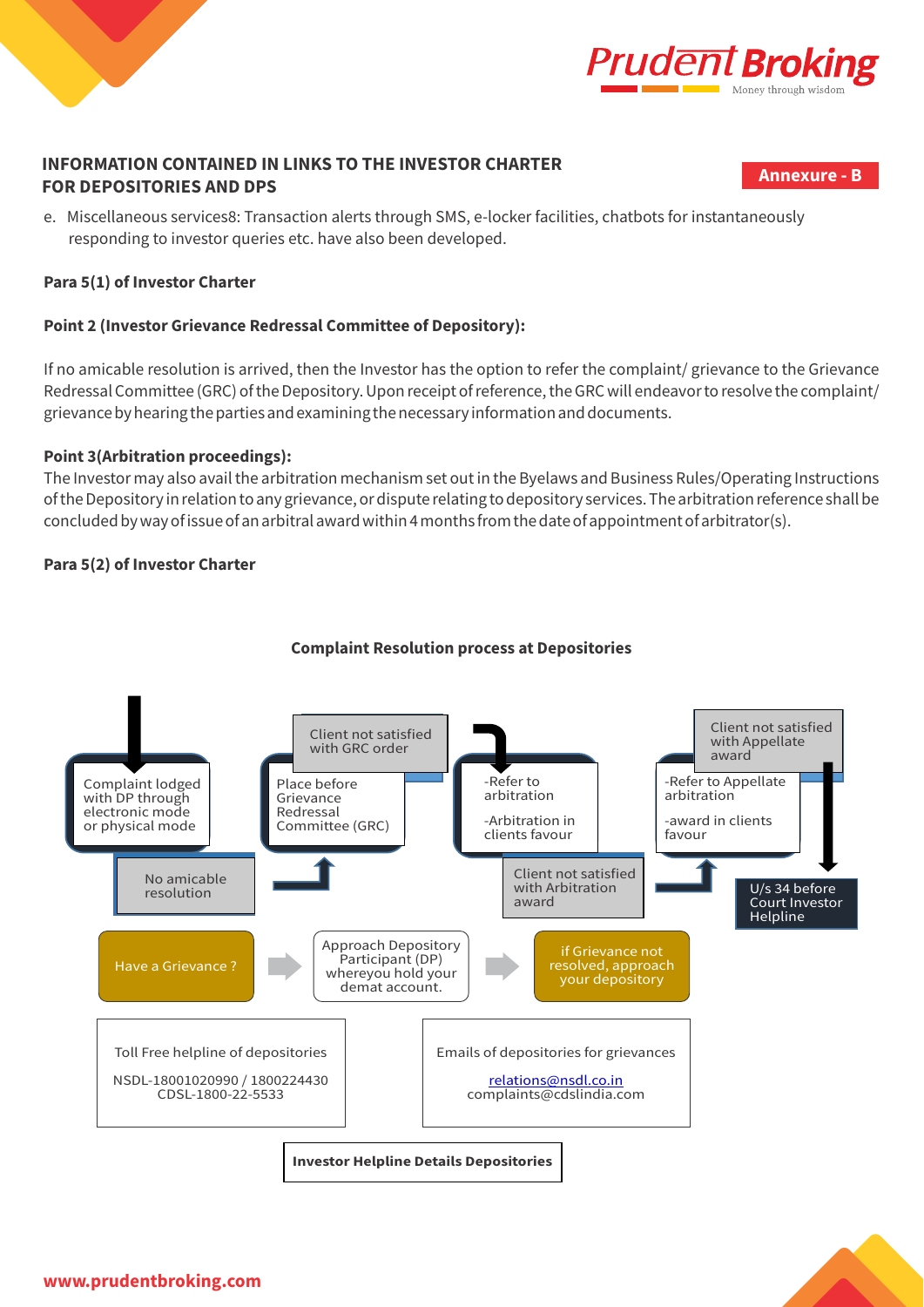



**Annexure - B**

## **Para 7 of Investor Charter**

Dos and Don'ts for Investor12

| Sr. No         | <b>Guidance</b>                                                                                                                                                                                                                 |  |  |
|----------------|---------------------------------------------------------------------------------------------------------------------------------------------------------------------------------------------------------------------------------|--|--|
| $\mathbf{1}$   | Always deal with a SEBI registered Depository Participant for opening a demat account.                                                                                                                                          |  |  |
| $\overline{2}$ | Read all the documents carefully before signing them.                                                                                                                                                                           |  |  |
| $\mathsf{3}$   | Before granting Power of attorney to operate your demat account to an intermediary like Stockbroker,<br>Portfolio Management Services (PMS) etc., carefully examine the scope and implications of powers being<br>granted.      |  |  |
| $\overline{4}$ | Always make payments to registered intermediary using banking channels.<br>No payment should be made in name of employee of intermediary.                                                                                       |  |  |
| 5              | Accept the Delivery Instruction Slip (DIS) book from your DP only (pre-printed with a serial number along<br>with your Client ID) and keep it in safe custody and do not sign or issue blank or partially filled DIS slips.     |  |  |
|                | Always mention the details like ISIN, number of securities accurately. In case of any queries, please<br>contact your DP or broker and it should be signed by all demat account holders.                                        |  |  |
|                | Strike out any blank space on the slip and Cancellations or corrections on the                                                                                                                                                  |  |  |
|                | DIS should be initialed or signed by all the account holder(s).                                                                                                                                                                 |  |  |
|                | Do not leave your instruction slip book with anyone else.                                                                                                                                                                       |  |  |
|                | Do not sign blank DIS as it is equivalent to a bearer cheque.                                                                                                                                                                   |  |  |
| 6              | Inform any change in your Personal Information (for example address or Bank Account details, email ID,<br>Mobile number) linked to your demat account in the prescribed format and obtain confirmation of<br>updation in system |  |  |
| $\overline{7}$ | Mention your Mobile Number and email ID in account opening form to receive SMS alerts and regular<br>updates directly from depository.                                                                                          |  |  |
| 8              | Always ensure that the mobile number and email ID linked to your demat account are the same as<br>provided at the time of account opening/updation.                                                                             |  |  |
| $9\,$          | Do not share password of your online trading and demat account with anyone.                                                                                                                                                     |  |  |
| 10             | Do not share One Time Password (OTP) received from banks, brokers, etc.<br>These are meant to be used by you only.                                                                                                              |  |  |
| 11             | Do not share login credentials of e-facilities provided by the depositories such as e-DIS/demat<br>gateway, SPEED-e/easiest etc. with anyone else.                                                                              |  |  |

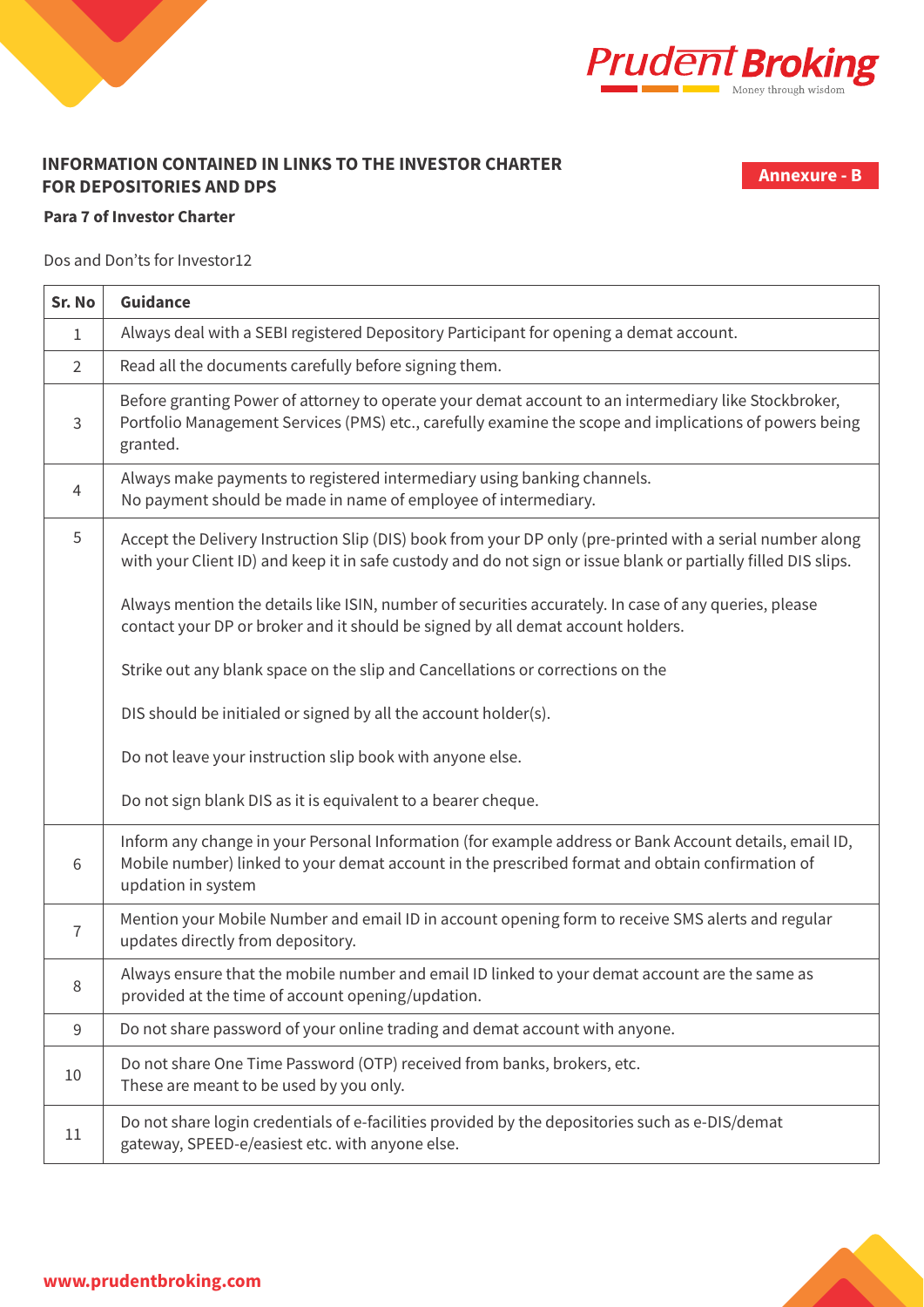



**Annexure - B**

| Sr. No | <b>Guidance</b>                                                                                                                                                                                                      |
|--------|----------------------------------------------------------------------------------------------------------------------------------------------------------------------------------------------------------------------|
| 12     | Demat is mandatory for any transfer of securities of Listed public limited companies with few exceptions.                                                                                                            |
| 13     | If you have any grievance in respect of your demat account, please write to designated email IDs of<br>depositories or you may lodge the same with SEBI online at https://scores.gov.in/scores/Welcome.html          |
| 14     | Keep a record of documents signed, DIS issued and account statements received.                                                                                                                                       |
| 15     | As Investors you are required to verify the transaction statement carefully for all debits and credits in your<br>account. In case of any unauthorized debit or credit, inform the DP or your respective Depository. |
| 16     | Appoint a nominee to facilitate your heirs in obtaining the securities in your demat account, on<br>completion of the necessary procedures.                                                                          |
| 17     | Register for Depository's internet-based facility or download mobile app of the depository to monitor<br>your holdings.                                                                                              |
| 18     | Ensure that, both, your holding and transaction statements are received periodically as instructed to<br>your DP. You are entitled to receive a transaction statement every month if you have any transactions.      |
| 19     | Do not follow herd mentality for investments. Seek expert and professional advice for your investments                                                                                                               |
| 20     | Beware of assured/fixed returns.                                                                                                                                                                                     |

## **Para 8 of Investor Charter**

## **Rights of investors**

- Receive a copy of KYC, copy of account opening documents.
- No minimum balance is required to be maintained in a demat account.
- No charges are payable for opening of demat accounts.
- If executed, receive a copy of Power of Attorney. However, Power of Attorney is not a mandatory requirement as per SEBI / Stock Exchanges. You have the right to revoke any authorization given at any time. You can open more than one demat account in the same name with single DP/ multiple DPs.
- Receive statement of accounts periodically. In case of any discrepancies in statements, take up the same with the DP immediately. If the DP does not respond, take up the matter with the Depositories.
- Pledge and /or any other interest or encumbrance can be created on demat holdings.
- Right to give standing instructions with regard to the crediting of securities in demat account.
- Investor can exercise its right to freeze/defreeze his/her demat account or specific securities / specific quantity of securities in the account, maintained with the DP.
- In case of any grievances, Investor has right to approach Participant or Depository or SEBI for getting the same resolved within prescribed timelines.
- Every eligible investor shareholder has a right to cast its vote on various resolutions proposed by the companies for which Depositories have developed an internet based 'e-Voting' platform.
- Receive information about charges and fees. Any charges/tariff agreed upon shall not increase unless a notice in writing of not less than thirty days is given to the Investor.